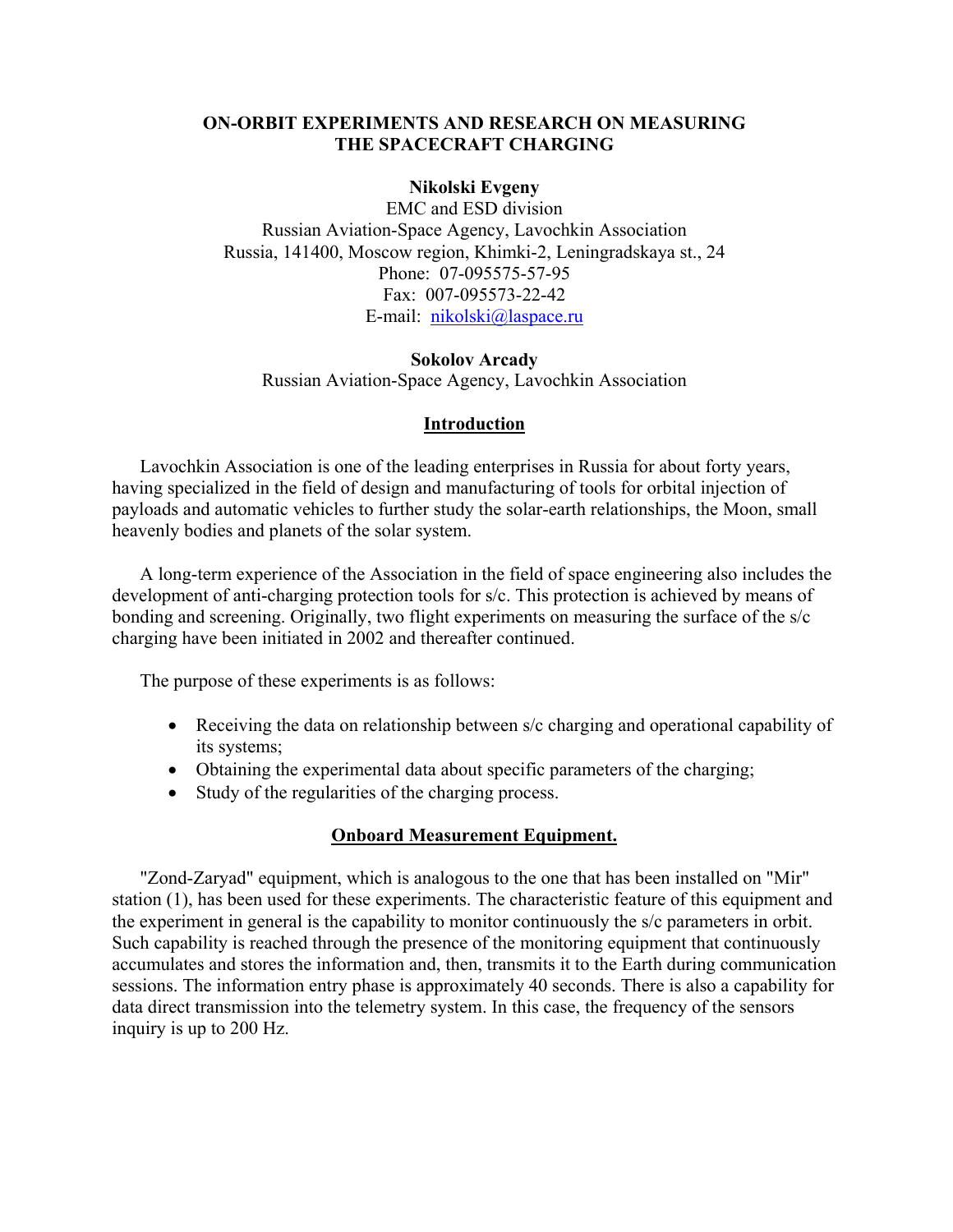The following parameters have been measured:

- electrostatic field;
- Variable electric field;
- Current on a sensor

The quasistatic electric field is measured by the sensors of vibrational type (electric field frequency modification is up to 10 Hz). The principle of sensors' operation is similar to the one described in (2). The measurement range is approximately:

- $\pm 350 \text{ kV/m} \text{in case of direct data transmission into the telemetry system of the s/c;}$
- $\bullet$   $\pm 6$  kV/m in case when the values are entered into sensor's own storage device (the variance in measurement ranges is connected with potential of the memory storage device and limitations to the volume of the information that can be transmitted).

A variable electrostatic field is measured over the frequency range up to 2000 Hz. The amplitude of the variable field is up to 1.5 kV/min. This parameter is recorded only onto the own memory device. It is the maximum value, which occurs during the measurement (period), that is measured in the course of experiment.

The current on a sensor is in the range of  $\pm 1.5$  nA/sm<sup>2</sup>.

## **Orbit Parameters and S/C Attitude Control Modes.**

The s/c for optic-electronic observation "ARCON-1" (international label -2002-037A) has been launched into orbit on July 25, 2003 with the following parameters:

Perigee altitude – 1513.8 km; Apogee altitude – 1841.7 km; Obliquity –  $63.46^\circ$ ; Orbit time – 119.89 min. Later, the orbit of the space craft did not undergo any considerable modifications (3). The exterior of this s/c is pictured on fig. 1.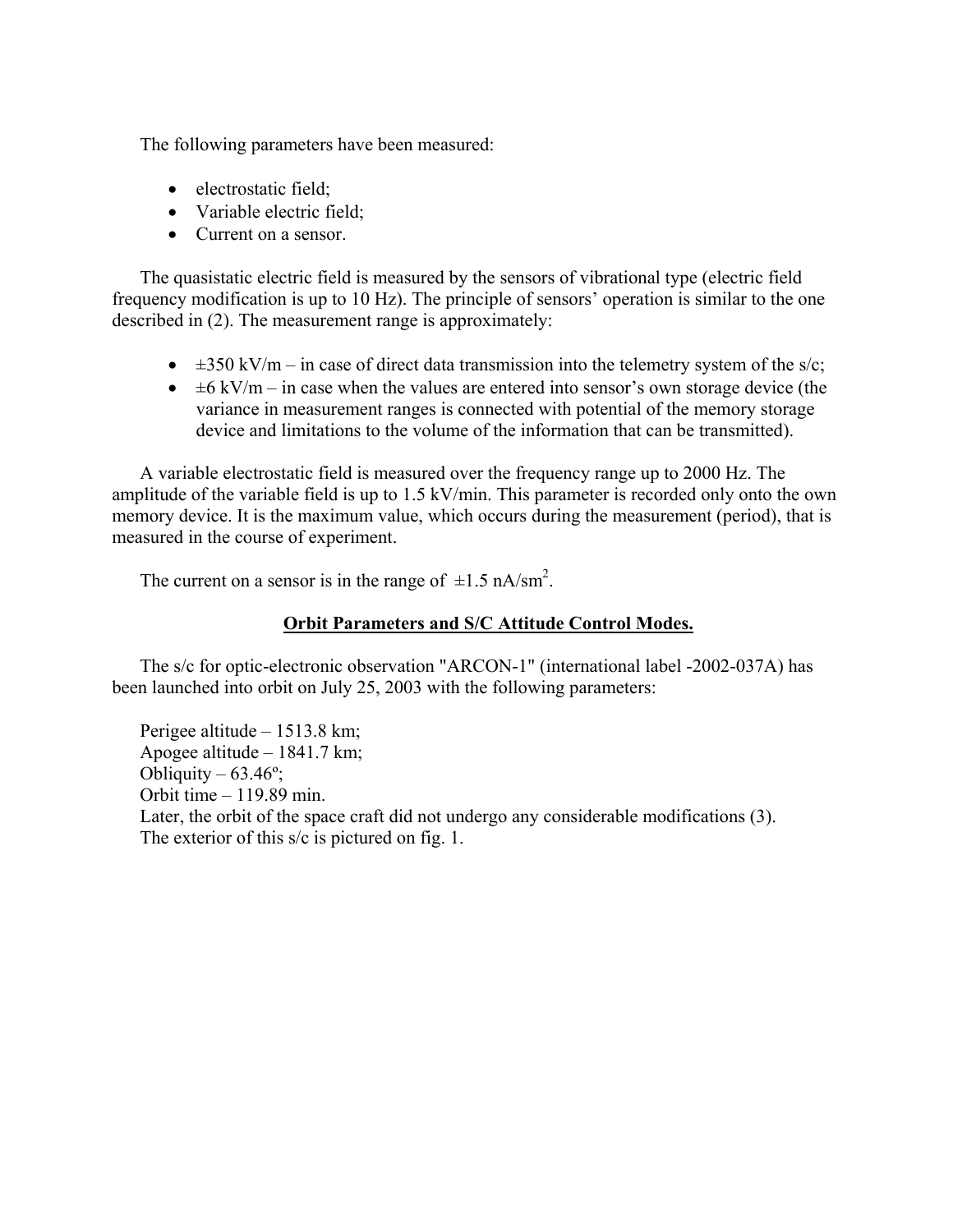

# **Figure 1.**

The s/c "Cosmos - 2393" (international label - 2002-059A) has been launched into orbit on December, 24, 2002 in the interests of the Ministry of Defense of the Russian Federation with the following parameters:

Perigee altitude - 523 km; Apogee altitude - 39067 km; Obliquity –  $62.83^\circ$ ; Orbit time – 702.34 min (4) The exterior of this s/c is pictures on fig. 2.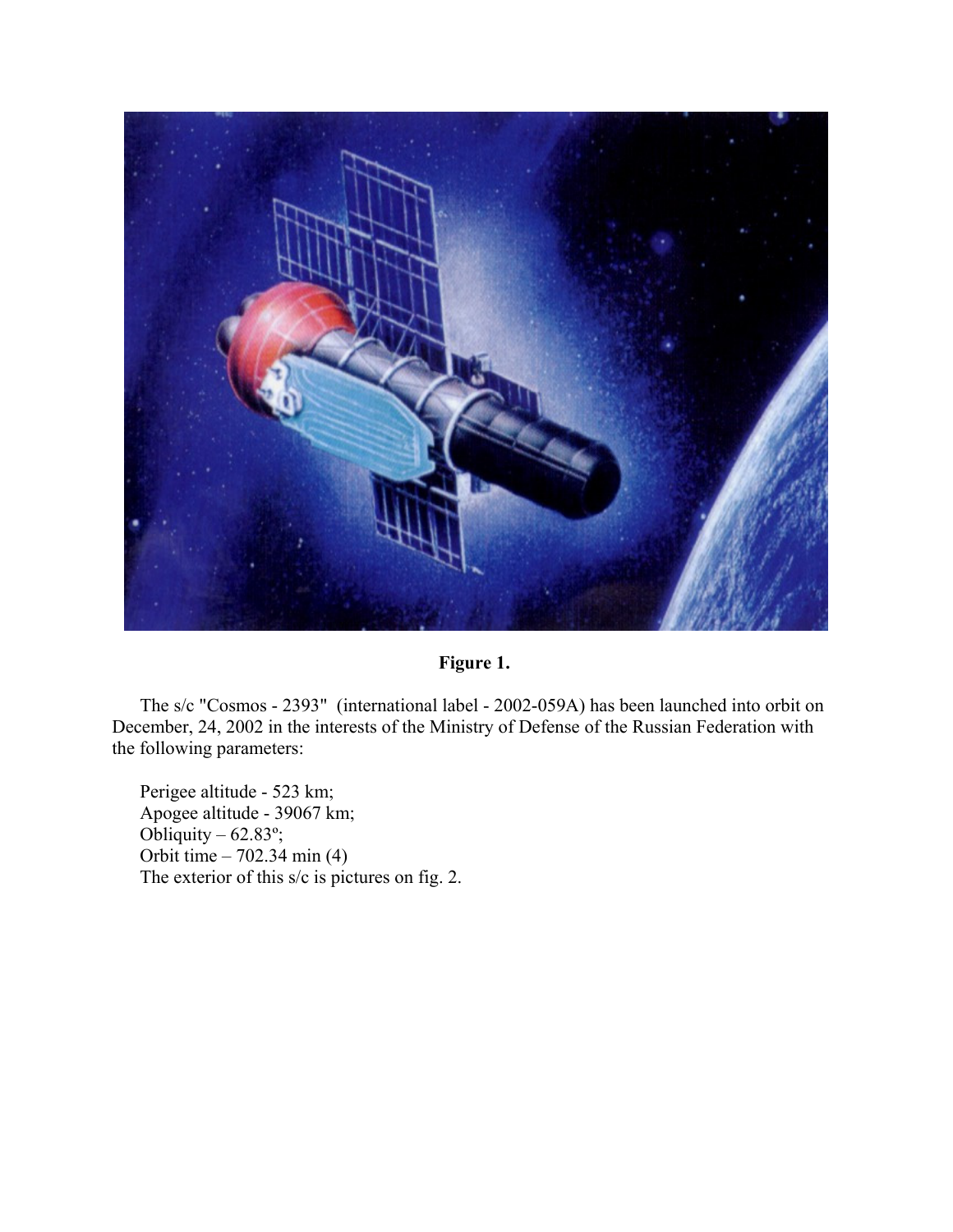

**Figure 2.** 

# **Installation of the Measuring Equipment on the S/C**

The following criteria were considered for selecting of the installation points for the sensors on the surface of the space craft:

- Lack of small parts of the s/c located near the sensors;
- Sensors should be located at the spots that differ from each other in the view of the exterior factors effecting these placement spots;
- Devices that could be potential subjects to the charging effect should preferably be located near the sensors.

The fulfillment of these requirements at installating the sensors should enable to use the data received in the process of measuring both directly – by estimating the relationship between the s/c charging and the malfunctions of the certain airborne systems, and indirectly - by estimating the s/c charging in general (including the use of mathematical modeling).

"ARCON-1" is the s/c operating on LEO and equipped with five sensors, thus measuring all three parameters listed above (part 1). The setting spots of the sensors on the s/c surface are indicated on Scheme 1.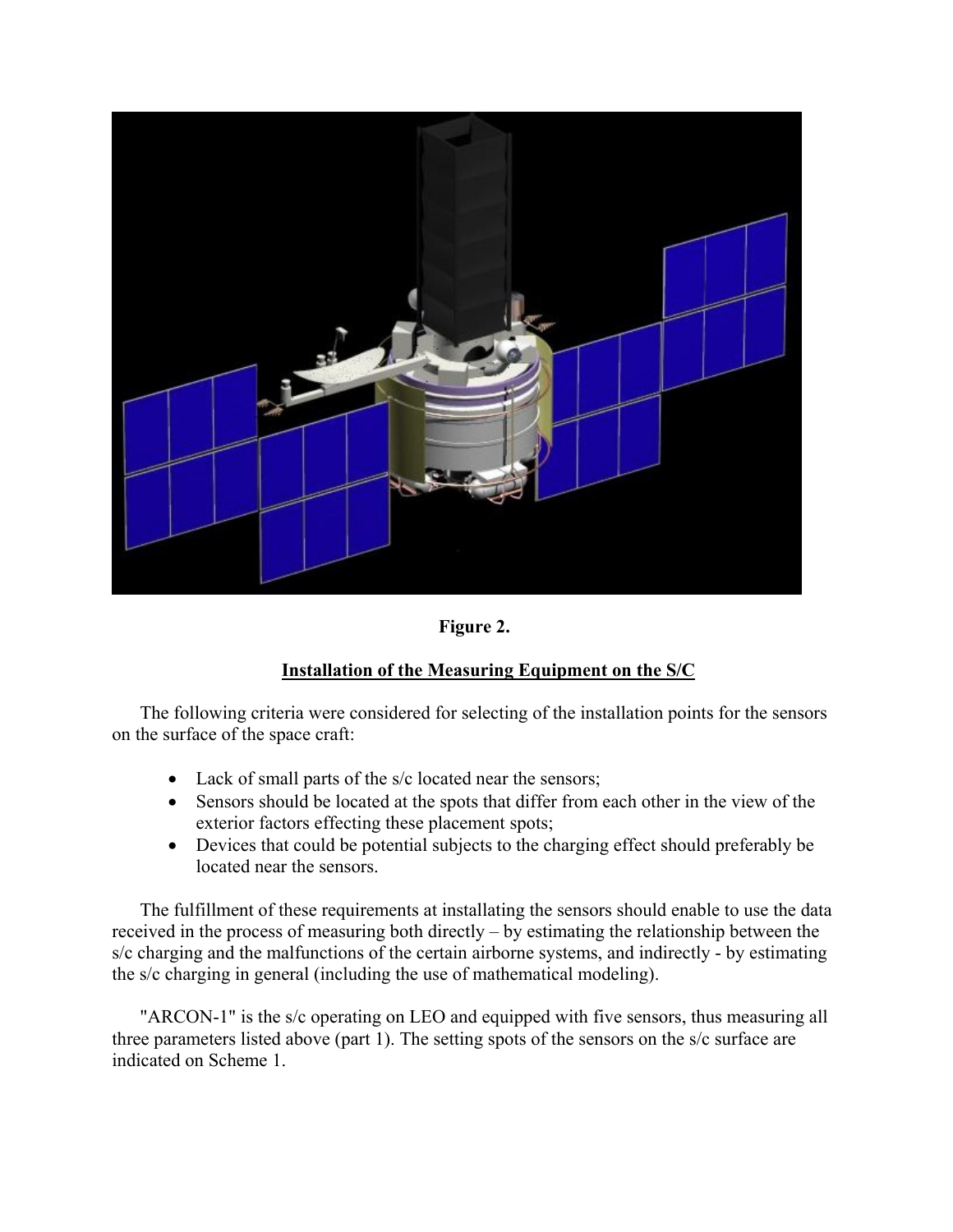Sensor #2 is placed under the back panel of the solar battery at the distance of about 100 mm from its edge. The axes of sensitivity of all sensors are directed by a normal line from the body of the s/c.

Such placement of the sensors allows measuring the following characteristics of the s/c charging:



- Difference in charging characteristics of the diametrically opposite panels of the s/c body through indications of sensors #4 and #5 (that is similar to the "Kvant" module of "Mir" station);
- Currents on a sensors from three different directions (sensors  $#4, #5$  and  $#1$ );
- Effect of the s/c structural elements on the measured parameters under the condition of equal orientation of the sensors axes (sensors  $#1$  and  $#3$ );
- Charging of the solar battery back panel.
- Operating in high-elliptical orbit "Molniya" s/c is equipped with two sensors (setting points for the sensors are indicated on Scheme 2).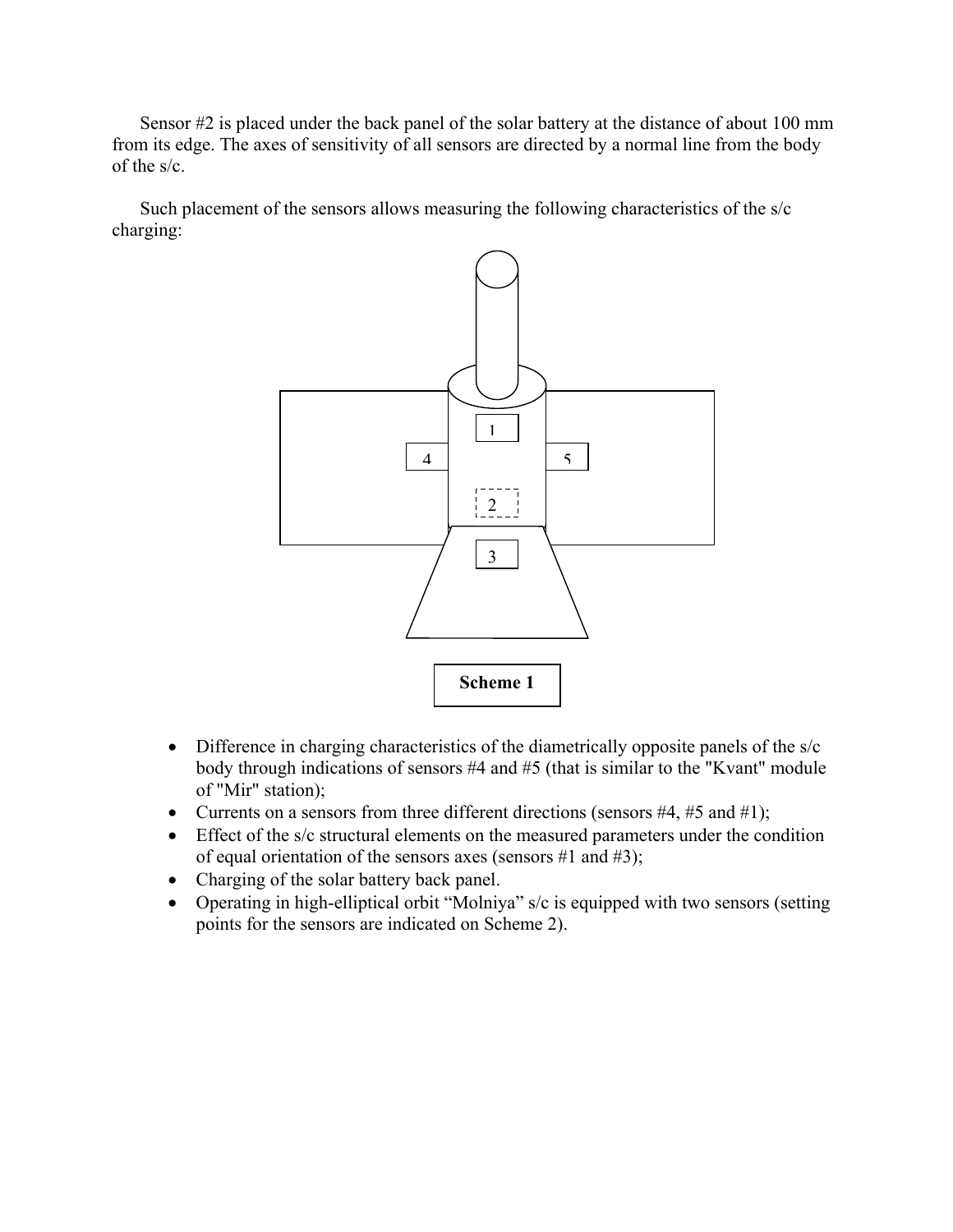

A diametrically opposite placement of sensors allows measuring of specific characteristics of the s/c charging connected with the following factors effects:

- Level of illuminance of the s/c opposite panels;
- Vector of the s/c linear velocity.

### **Findings**

At present, connection between the measured parameters and malfunctions in operation of airborne systems is not detected.

Data was obtained during one year of measurement in LEO and approximately 6 months of measurement experiments in "Molnya" orbit.

As the result of this measurement, we determined the following:

- Regular changes of electrostatic fields has the average range of  $\pm 3$  kV/m;
- Maximum values of stationary values of electrostatic fields range from -14 kV/m up to 4.3 kV/m for "Cosmos-2393" space craft and from -5.9 kV/m up to 4 kV/m for "ARCON-1" space craft;
- Tension of the electrostatic field measured by sensors located under the solar battery of s/c "ARCON-1" has predominately a positive polarity;
- On "ARCON-1" s/c, the maximum values are observed both on separate sensors and on several sensors simultaneously. These values have equal polarity;
- Variable electric fields are within the limits of 1.5 kV/m (measuring limit of sensors);
- Currents on sensor are  $\pm 1.5$  nA/sm2 (measuring limit of sensors). For "ARCON-1" space craft, a period of time during which these values were fixed, is, as a rule, no more than tens seconds. For "Cosmos-2393" s/c, this time can reach several hours.

Due to the great volume of data, on analysis of the relationship between measured parameters of the s/c charging and exterior conditions has been performed mostly for "ARCON- $1"$  s/c.

In the observed time periods, we found the following regularities: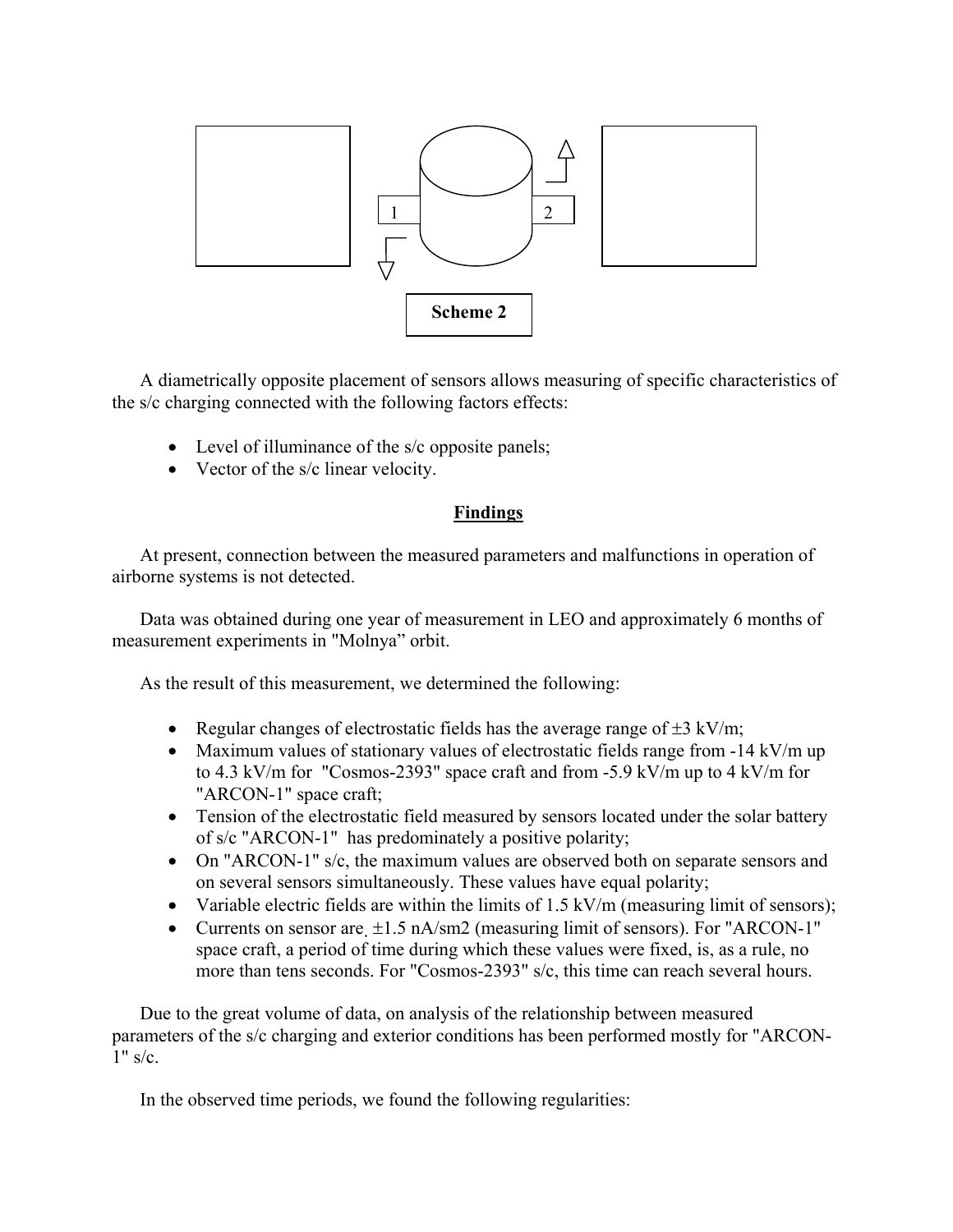## For "ARCON-1" s/c:

- Variable electric fields have major intensity on the irradiated segments of the s/c orbit and are observed at the entrance/exit of the s/c from the shadow of the Earth. In the shadow of the Earth, the intensity of variable electric fields is rather insignificant  $(fig.3)$ ;
- Maximums of the constant electric field fall in the auroral areas of the magnetosphere. In some cases, the values of up to -5.9 kV/m (the measuring limit of the sensors) were observed. During the period of time from May 07, 2003 till May 09, 2003, in all six cases, the maximum values have been registered when the s/c was in auroral areas of the magnetosphere of the Earth. At the same time, the maximum values have not been registered at each and every time when the s/c was located in these areas (fig. 4).
- There is a relationship between the intensity of variable electric fields (frequency of ignition and amplitude) and the attitude control mode of the space craft. Curve 1, depicted on fig.5, reflects the mean value of the variable electric field registered during one orbit by five sensors; Curve 2 reflects an approximate time unit when the s/c changed its orientation.
- In order to estimate the geomagnetic activity, we have used index Kp and index of avroral activity, obtained through analyzing the data received by one of the "POES" s/c. These data have been retrieved from http://www.sec.noaa.gov. Fig.3 and Fig. 4 shows these values for the time period from May 7, 2003 to May 9, 2003. It allows us to draw a conclusion, that these indices do not directly influence the parameters



**Figure 3.**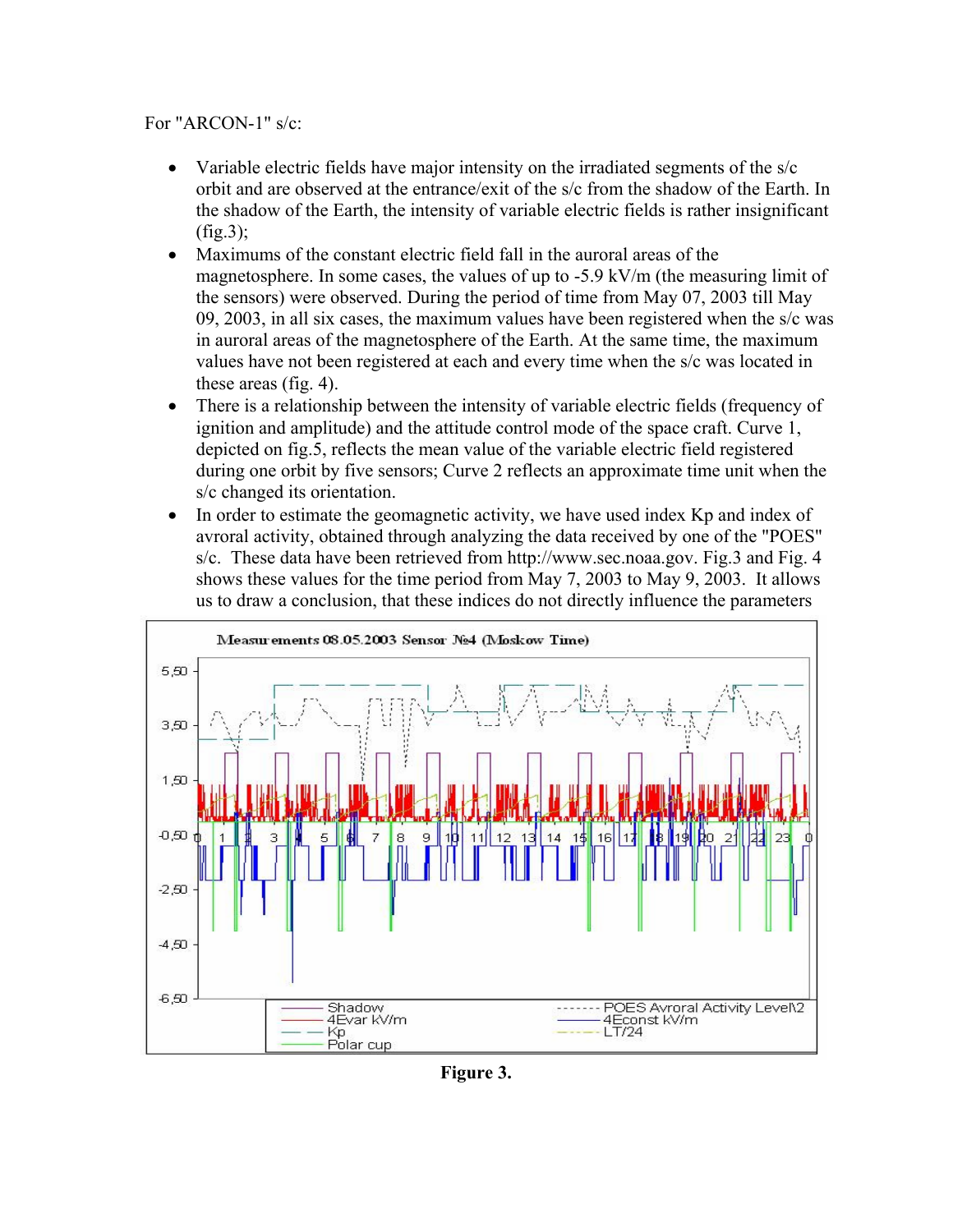



of the s/c charging. It might be necessary to consider a hypothesis, offered in the paper cited as (2), that there is a time detrusion between the disturbances of the magnetosphere and the s/c charging.

• A sensor that has been covered by the bonding part of the s/c for several weeks did not show any fluctuations of any of the measured parameters during all this time. It proves both that the protective quality of the s/c construction elements is really high and the parameters measured are indeed bound up with the environmental effects.

The very first estimates for the "Cosmos-2393" s/c are as follows:

• There is an essential difference in the values of all three measured parameters, indicated by the sensors that were installed on the irradiated and the shadow panels of the s/c (Fig. 6). In particular, the current on a sensor was about  $-1.5$  nA/sm2 when the sensor was installed on the irradiated panel of the s/c, while the electrostatic field of -3.5 kV/m (a measuring limit of sensors) has been registered by the sensor installed in the shadow panel of the s/c during several consecutive hours;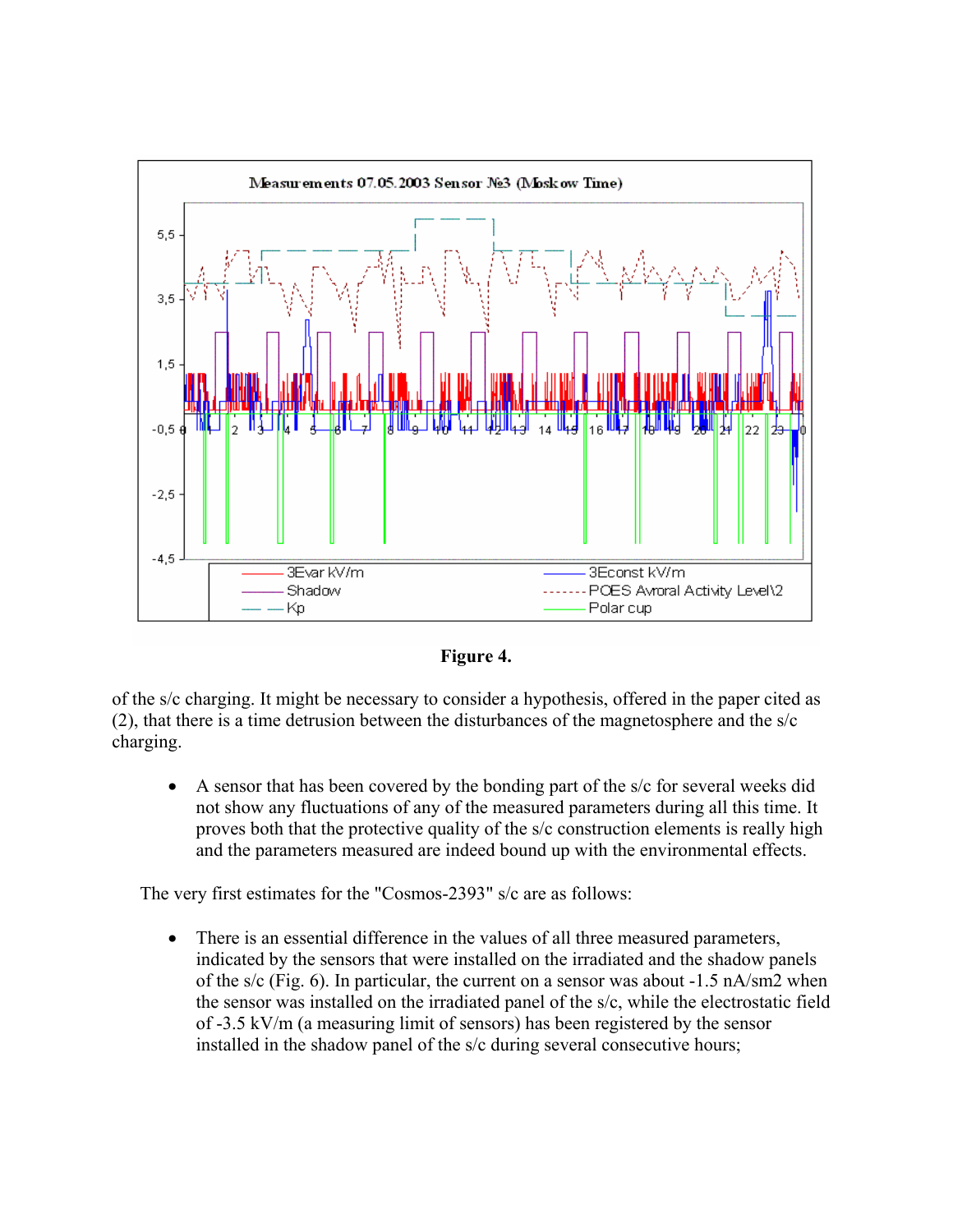- There is a relationship between measured parameters of the s/c charging and the s/c position in orbit from perigee to apogee. On Fig. 6, the perigee values are 9.00 and 21.00 and apogee value is 15.00 (Moscow time);
- The maximum value of electrostatic field (-14 kV/m) has been registered in the period of low geomagnetic activity (Kp=3).



**Figure 5.**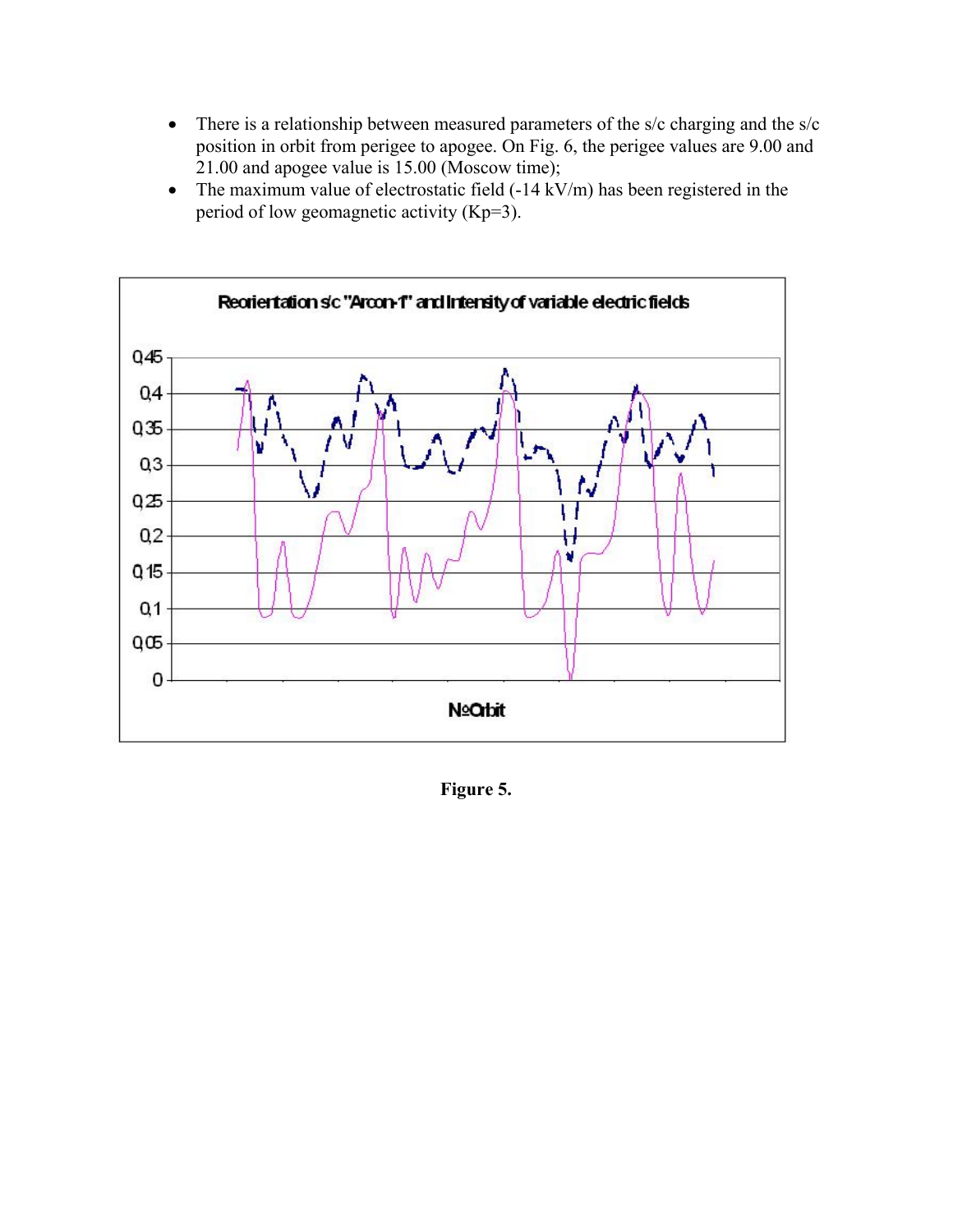

| $]-$ J2 nA/sm2          | — E2var kV/m | $-$ E2 $\alpha$ nst |
|-------------------------|--------------|---------------------|
| $\rightarrow$ J1 nA/sm2 | — E1var kV/m | $-$ E1const kV/m    |

## **Figure 6.**

## **Conclusion**

In general, the experimental data obtained at the present stage of research corresponds with the basic theoretical knowledge about the s/c charging in the Earth orbit. In particular, it is true for the orbit with an altitude of 1500-1800 km and an obliquity of 63º:

- S/c absolute and differential charging up to potential values of several kV is observed;
- Intensity of variable electric fields is influenced by the s/c rotation (the difference is roughly two times) and by the illuminance level of the s/c surface;
- Maximum values of electrostatic field (up to-5.9 kB) are observed in the auroral areas of Earth magnetosphere.

Lack of connection between parameters of the s/c charging and the malfunctions of airborne systems that is currently observed, most likely, indicates the effectiveness of today's anticharging protection measures.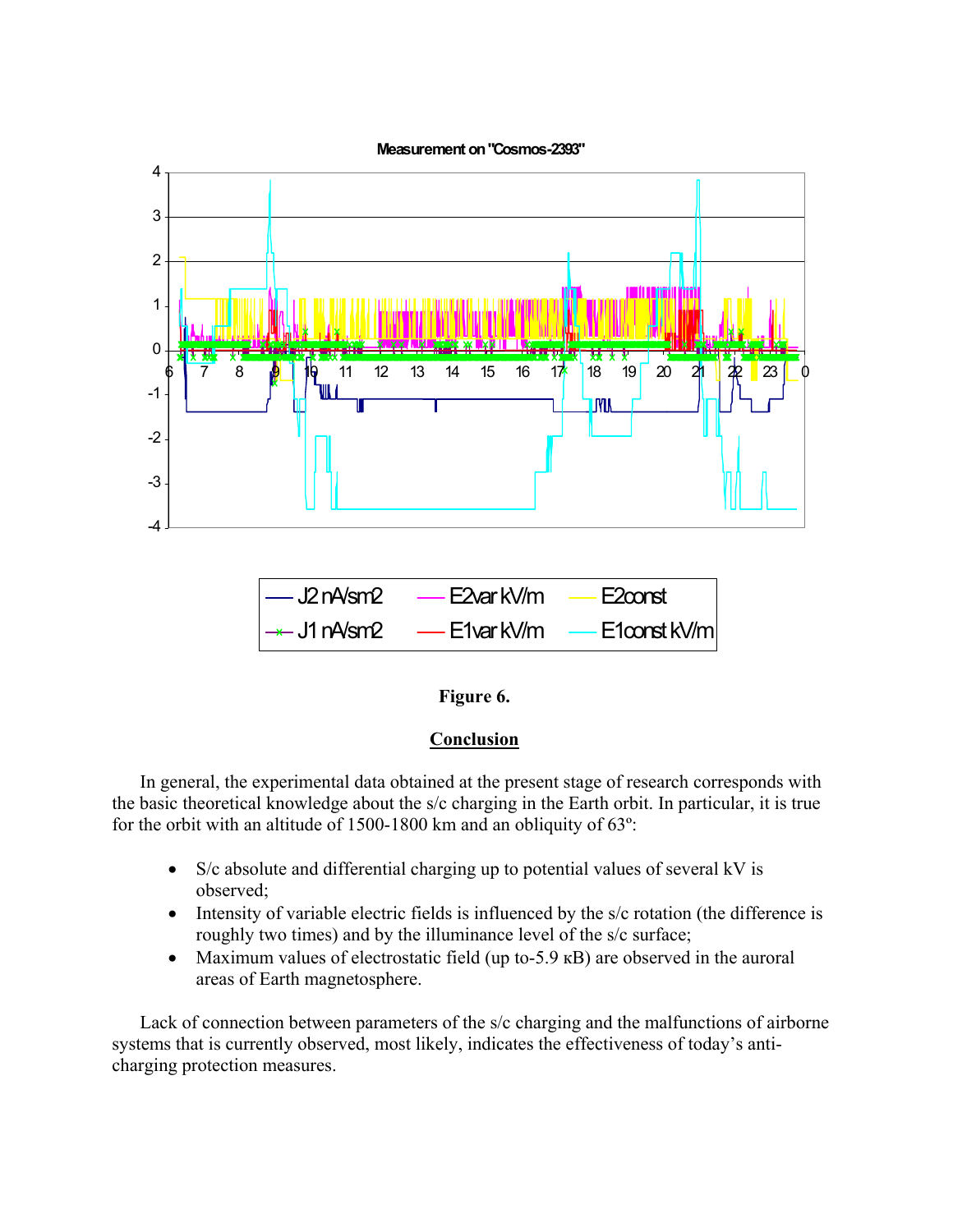In order to obtain more statistically reliable experimental data and discover new regularities in s/c charging, we will continue our analysis of the available and new information.

Lavochkin Association is open for cooperation with all organizations interested in any aspects ofthe s/c charging problem (i.e. simulation, protect, ground tests, flight experiments, etc.). Thus, Lavochkin Association has great capabilities to conduct flight experiments of different degrees of complexity and develop and manufacture special experimental s/c that can use the equipment provided by the customer.